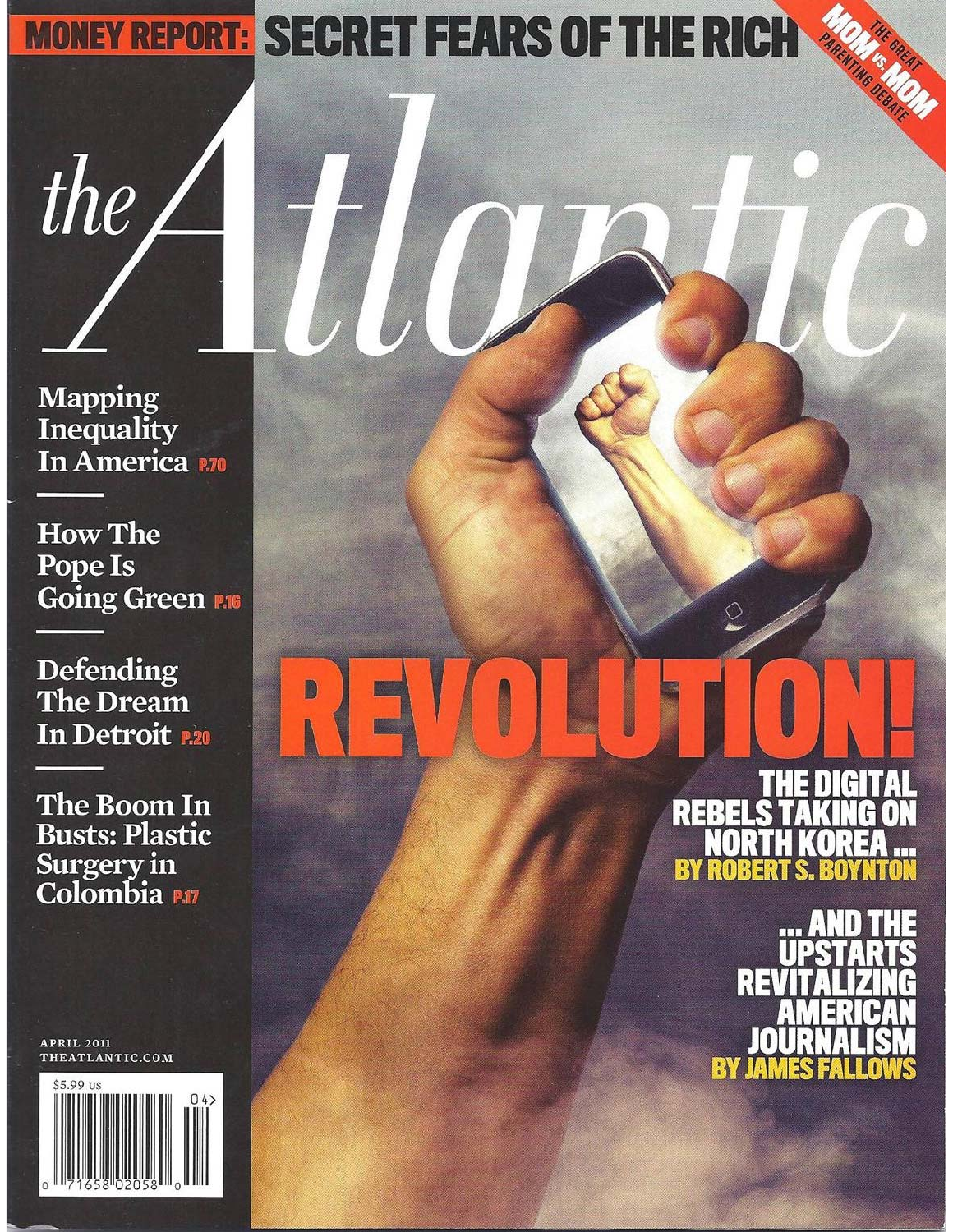the **Atlantic** 



April 2011 **Print | Close** 



**EMDY LEARN MORE** 

# **Secret Fears of the Super-Rich**

DOES GREAT WEALTH BRING FULFILLMENT? AN AMBITIOUS STUDY BY BOSTON COLLEGE SUGGESTS NOT. FOR THE FIRST TIME, RESEARCHERS PROMPTED THE VERY RICH—PEOPLE WITH FORTUNES IN EXCESS OF \$25 MILLION—TO SPEAK CANDIDLY ABOUT THEIR LIVES. THE RESULT IS A SURPRISING LITANY OF ANXIETIES: THEIR SENSE OF ISOLATION, THEIR WORRIES ABOUT WORK AND LOVE, AND MOST OF ALL, THEIR FEARS FOR THEIR CHILDREN.

## *By Graeme Wood*



## IMAGE CREDIT: LEONELLO CALVETTI/BERNSTEIN & ANDRIULLI

THE OCTOBER 2008 issue of *SuperYacht World* confirmed it: money cannot buy happiness. Page 38 of "the international magazine for superyachts of distinction"—if you have to ask what it takes for a yacht to qualify as "super," you can't afford to be in the showroom—presented the *Martha Ann*, a 230 foot, \$125 million boat boasting a crew of 20, a master bedroom the size of my house, and an interior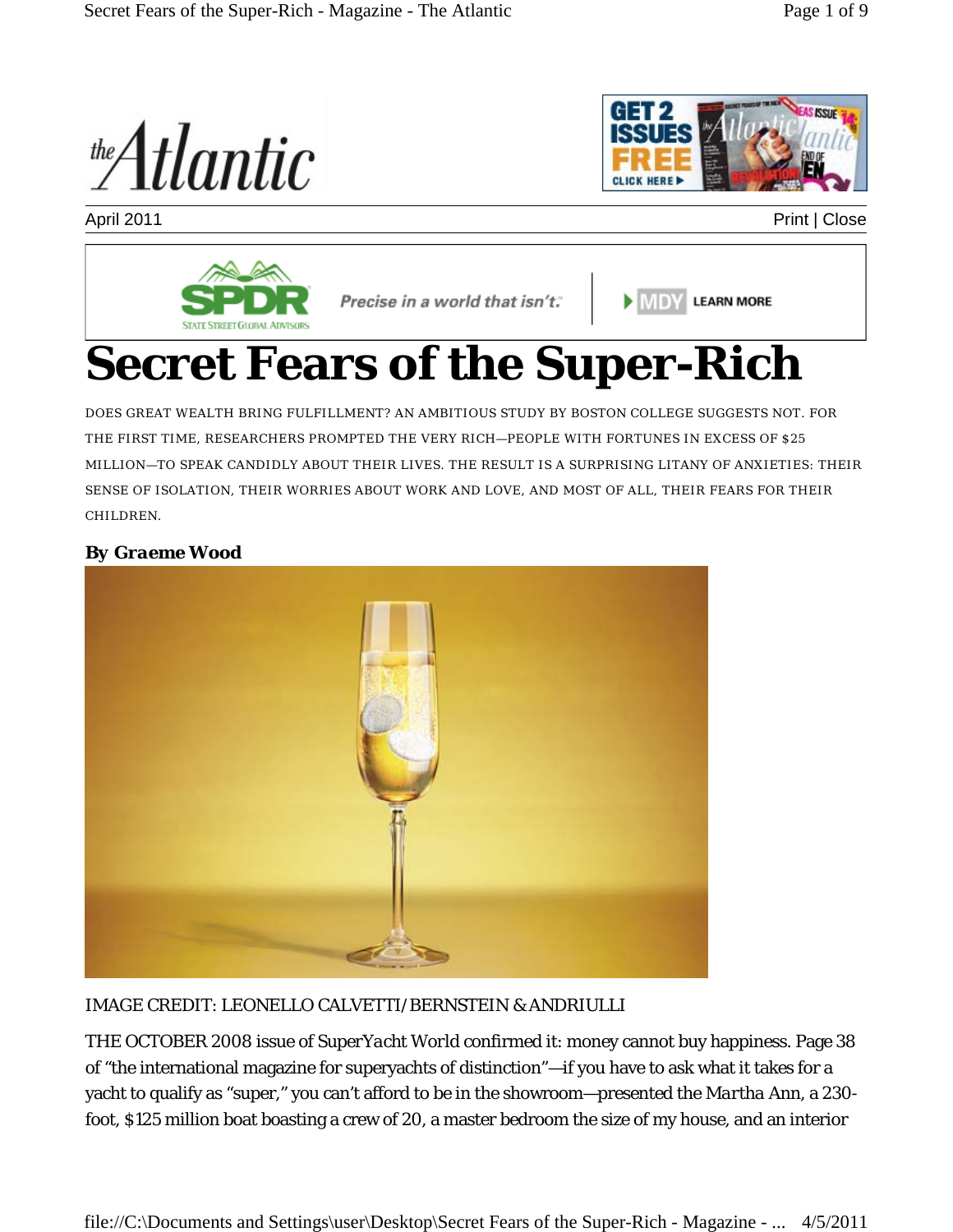gaudy enough to make Saddam Hussein blush. The feature story on the *Martha Ann* was published just as the S&P 500 suffered its worst week since 1933, shedding \$1.4 trillion over the course of the week, or about 2,240 *Martha Ann*s every day. Still, one of the captions accompanying the lavish photos betrayed the status anxiety that afflicts even the highest echelons of wealth. "From these LOFTY HEIGHTS," the caption promised, "guests will be able to look down on virtually any other yacht." *Virtually* any other yacht! One imagines the prospective owner wincing at this disclaimer, pained by the knowledge that the world would still contain superyachts more super than his own, that at least one gazillionaire in Saint-Tropez harbor would likely be able to peer over his gunwales and down at the *Martha Ann*.

The lesson that Mammon is a false or inadequate god goes back a long way, and a glossy spread in *SuperYacht World* is just one place to relearn it. Another is Boston College's Center on Wealth and Philanthropy, which since 1970 has minted a diverse array of studies of the wealthy. For four years, the Gates Foundation has supported an effort by the center to determine exactly how the American wealthy think and live—and in particular how, when, and to what degree they make the shift from accumulating fortunes to giving them away philanthropically. (The John Templeton Foundation, which is concerned with spiritual matters, kicked in additional funding to study correlations between wealth, philanthropy, and religion.) The project has produced one of the most remarkable documents in the center's history: a survey that invited the very rich to write freely about how prosperity has shaped their lives and those of their children. From the anonymity of their home computers, the respondents wrote anything from a few words to a few pages, volunteering not only their net worth and sources of wealth but also their innermost hopes, fears, and anxieties.

#### **Also see:**

#### Surveying the Super Rich

See some of the questions that 165 households answered for the Boston College study

The responses, which run to 500 pages and fill three plastic binders on the fifth floor of Boston College's McGuinn Hall, constitute what the center's director, the sociologist Paul G. Schervish, calls "an extraordinary sample of confession, memoir, and apologia" from the super-rich. (The researchers admit that this sample is not representative, being inevitably skewed toward those wealthy people who are willing to offer their confessions to a computer screen.) Roughly 165 households responded, 120 of which have at least \$25 million in assets. The respondents' average net worth is \$78 million, and two report being billionaires. The goal, say the survey's architects, was to weed out all but those at or approaching complete financial security. Most of the survey's respondents are wealthy enough to ensure that in any catastrophe short of Armageddon, they will still be dining on Chateaubriand while the rest of us are spit-roasting rats over trash-can fires.

The results of the study are not yet public, but *The Atlantic* was granted access to portions of the research, provided the anonymity of the subjects was strictly maintained. The center expects to present the full conclusions gradually at upcoming conferences and to publish them over the next several months. The study is titled "The Joys and Dilemmas of Wealth," but given that the joys tend to be self-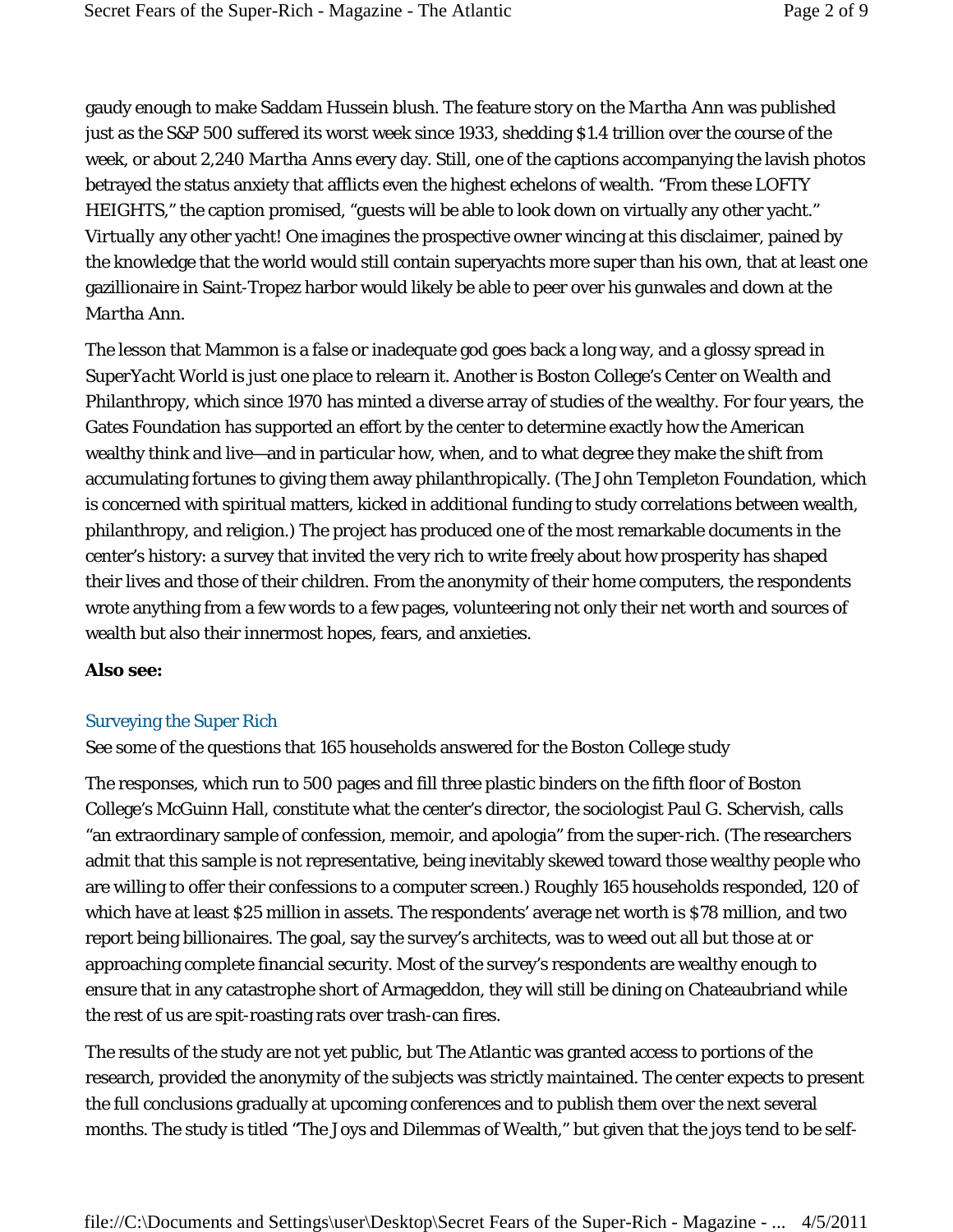evident, it focuses primarily on the dilemmas. The respondents turn out to be a generally dissatisfied lot, whose money has contributed to deep anxieties involving love, work, and family. Indeed, they are frequently dissatisfied even with their sizable fortunes. Most of them still do not consider themselves financially secure; for that, they say, they would require on average one-quarter more wealth than they currently possess. (Remember: this is a population with assets in the tens of millions of dollars and above.) One respondent, the heir to an enormous fortune, says that what matters most to him is his Christianity, and that his greatest aspiration is "to love the Lord, my family, and my friends." He also reports that he wouldn't feel financially secure until he had \$1 billion in the bank.

Such complaints sound, on their face, preposterous. But just as the human body didn't evolve to deal well with today's easy access to abundant fat and sugars, and will crave an extra cheeseburger when it shouldn't, the human mind, apparently, didn't evolve to deal with excess money, and will desire more long after wealth has become a burden rather than a comfort. A vast body of psychological evidence shows that the pleasures of consumption wear off through time and depend heavily on one's frame of reference. Most of us, for instance, occasionally spoil ourselves with outbursts of deliberate and perhaps excessive consumption: a fancy spa treatment, dinner at an expensive restaurant, a shopping spree. In the case of the very wealthy, such forms of consumption can become so commonplace as to lose all psychological benefit: constant luxury is, in a sense, no luxury at all.

Taken together, the survey responses make a compelling case that being fantastically wealthy especially when the wealth is inherited rather than earned—is not a great deal more fulfilling than being merely prosperous. Among other woes, the survey respondents report feeling that they have lost the right to complain about anything, for fear of sounding—or being—ungrateful. Those with children worry that their children will become trust-fund brats if their inheritances are too large—or will be forever resentful if those inheritances (or parts of them) are instead bequeathed to charity. The respondents also confide that they feel their outside relationships have been altered by, and have in some cases become contingent on, their wealth. "Very few people know the level of my wealth, and if they did, in most cases I believe it would change our relationship," writes one respondent. Another notes, "I start to wonder how many people we know would cut us off if they didn't think they could get something from us." Robert A. Kenny, who has trained as a psychologist and is one of the survey's architects, says that extreme wealth can take away some of the basic joys of living—for instance, that some wealthy people don't look forward to the holidays, "because they were always expected to give really good presents." When you're a millionaire, Kenny says, expensive gifts merely meet expectations. *That was a pretty good present*, the recipients might respond. *But last year, you gave me a car*.

Other people "glorify wealth and think that it means that the wealthy are smarter, wiser, more 'blessed' or some other such crock," explains one survey respondent. "I feel extremely lucky, but it's hard to get other, non-wealthy people to believe it's not more significant than that … The novelty of money has worn off."

SCHERVISH, THE CENTER'S sociologist and director, is 64, with three grown children and a bookfilled office overlooking the Boston College campus. He's from Detroit, but his voice bears a slight resemblance to those of Boston's own "Click and Clack," the wisecracking auto mechanics on National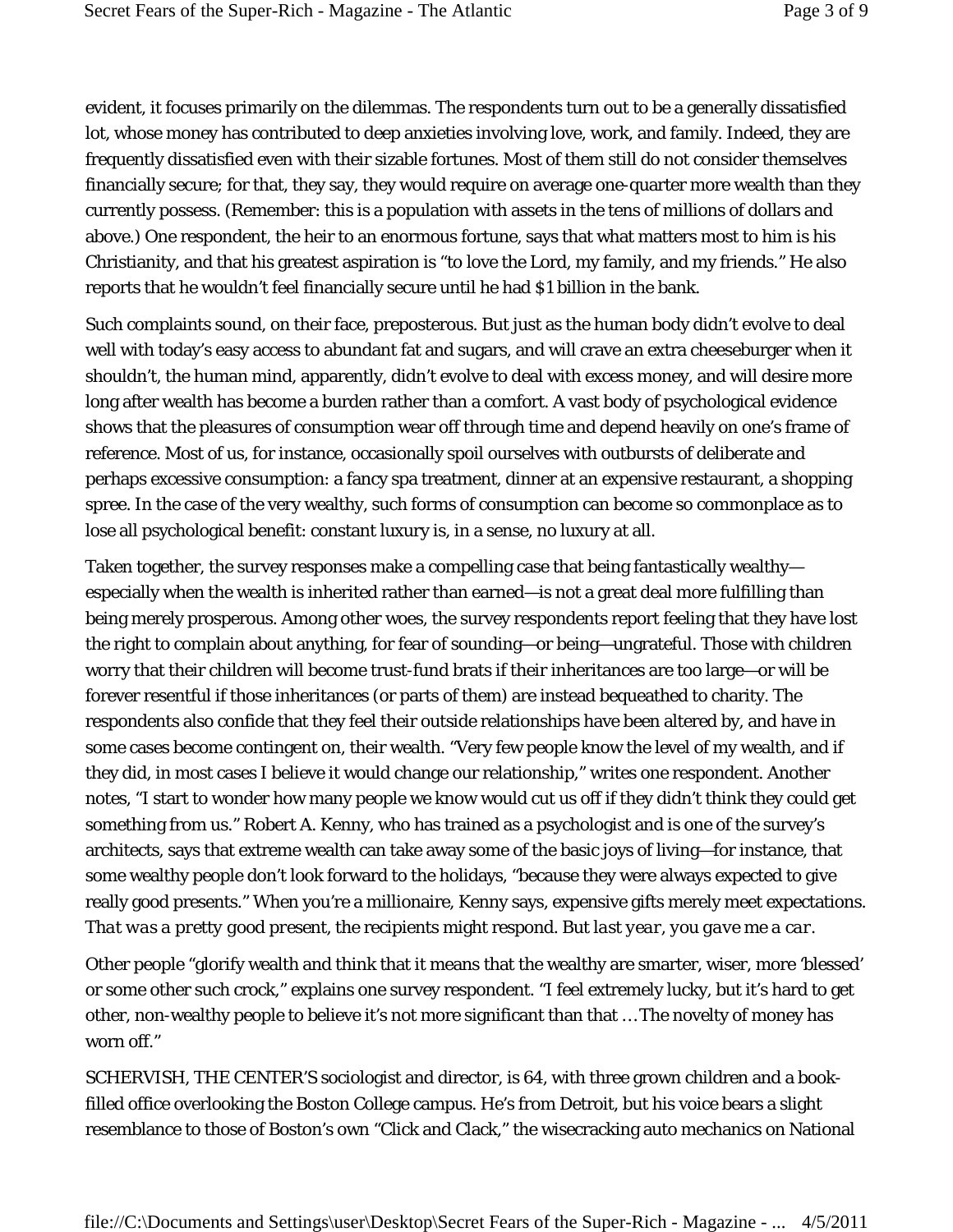Public Radio's Car Talk. Indeed, with his moustache and (most days) faded sweatshirt, he looks more like an auto mechanic than like someone who spends all day analyzing the psychic consequences of unimaginable sums of money. He often wears two pairs of glasses, one on top of the other, to help magnify the text on his computer.

Given his past, Schervish would seem an unlikely candidate to study the wealthy. As a young man, he trained for the Jesuit priesthood and beginning in 1966 was bound by a vow of poverty. He was ordained in 1975 and earned his doctorate in sociology from the University of Wisconsin while serving in the campus Catholic center. But in 1981, as a professor at Boston College, he found the demands of priesthood, such as celibacy, too strenuous and left the order, finally and definitively trading the pursuit of heavenly treasures for the study of earthly ones. His work on the wealthy remains strongly informed by Christian (as well as Sufi and Buddhist) traditions, however, and is salted with untranslated Latin and Greek, and citations from French mystics as well as from federal reports on wealth.

Early in his academic career, Schervish was a committed Democratic Socialist. But around 1990, he began interviewing wealthy people and decided that his Marxist instinct to criticize the rich was misguided. "I realized good and evil are equally distributed across the economic spectrum and not particular to the wealthy or the poor," he says. "A lot of wealth holders were very sincerely concerned about others and were doing something about it." His recent papers, many co-authored with John Havens, the associate director and senior research associate at the center, have done much to exonerate the rich from the charge that they are more tightfisted than the non-rich. (They're not, Schervish and Havens say: as individuals move up the wealth scale, they give away a greater share of their assets.)

Although Schervish may defend the wealthy, he clearly refuses to hold them in awe. He likes to quote Deuteronomy: "Behold, I set before you this day a blessing and a curse." As he explains, "Money is like fire: it will warm your feet or it will burn your socks off." In the complaints voiced by the survey's wealthy respondents, he believes he hears echoes of religious figures such as the Buddha, who gave up the life of a playboy prince to achieve enlightenment; and of Saint Ignatius himself, the 16th-century Basque nobleman who repudiated his wealth and founded Schervish's own Jesuit order.

"Some of the respondents don't yet know the depth of the yearning in their words," Schervish says. "I hear Buddha and Ignatius very much saying that you have to discern your path and get rid of the things that are encumbrances. That's what these people are trying to find out: Do I have what I want? Am I screwing my kids up? They have the quantity, now they have to figure out the quality of their wants. They don't all say that—some are stuck way before that. But this is what's going on, whether they realize it or not.

"I never forgot the concerns that I learned as a Jesuit. But I got rid of the absolute certainties that I had about how to achieve them," Schervish says, adding, "Trump not, lest you be trumped." The rich, he points out, could easily ask him why he is teaching sociology instead of donning sackcloth, selling his possessions, and giving everything to the poor. "I found that there is no telling people what needs need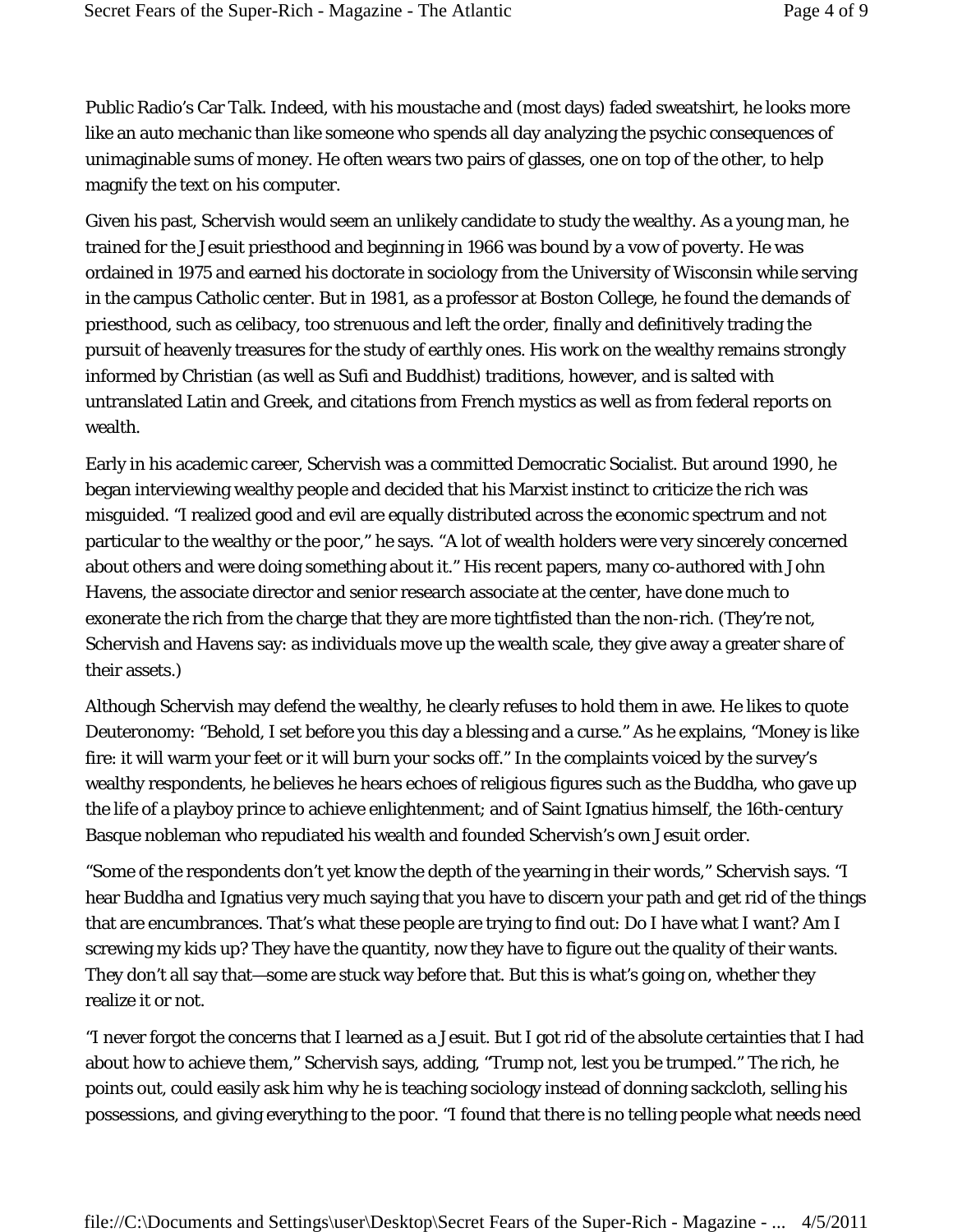attending to, because needs are infinite. And they'd be better off channeling their work through inspiration, rather than dictation by others."

IN EARLY 2009, roughly 115,000 American households were warming or singeing their toes on fortunes of \$25 million or more—a population that had increased more than threefold since 1989, according to the center's Havens. The broadest distinction among this group is between those who primarily inherited their money and those who primarily earned it. The former are members of what Warren Buffett famously dubbed "the lucky sperm club." These inheritors sometimes display the stereotypical arrogance of privilege—the fast cars and wanton lifestyles—but the more introspective among them contend with worries that they'll lack the motivation to accomplish anything in life or to escape the shadows of their parents. This self-doubt is magnified by the knowledge that they're unlikely to find sympathy from anyone other than their fellow inheritors.

Respondents who earned their wealth worry less about their self-worth. But unlike the inheritors, they have to contend with a major life transition, from the workaday world to a world where work is voluntary. Some friends disappear, and others—perhaps attracted by the newfound wealth—appear. There's even a subcategory of almost accidental earners, who signed on with the right company at the right time and received stock-option windfalls ("sudden-wealth syndrome," as it's sometimes called). Such wealth can feel almost like an inheritance, except that in these cases it's less a matter of lucky sperm than of a lucky job choice.

Regardless of the sources of their wealth, one thing the rich have in common is a severe allergy to discussing their dilemmas in public. "You'd be amazed how many people aren't calling me this week," Kenny said to me when I visited his office. He had told some of his survey respondents that he would be talking to a reporter, and he was convinced they had arranged their schedules to avoid any possible contact with me.

The respondents had answered Kenny's calls for cooperation in the first place partly because he counsels the rich professionally through North Bridge Advisory Group, a Boston consultancy that works with individuals and families on complex money and inheritance issues. Like Schervish, Kenny who at 58 has graying hair and the tranquillity of someone who spends his time talking to people who have more troubles than he does—took a roundabout path to studying the wealthy. For two decades, he counseled adults who were working with high-risk kids, many of them poor, in New York City, a job he remembers fondly and says he has considered resuming. In 2001, a call from a colleague brought him to an organization called More Than Money, which a group of inheritors had convened to help them deal with psychological issues related to wealth. He found that the rich—especially the inheritors of vast fortunes—have unique sets of worries, and face the added difficulty of knowing that many despise or envy them. "Often the word rich becomes a pejorative," Kenny says. "It rhymes with bitch. I've been in rooms and seen people stand up and say, 'I'm Bob Kenny, and I'm rich.' And then they burst into tears."

He isn't the first to identify the rich as a psychologically vulnerable group—the psychiatrist Robert Coles devoted the fifth volume of his Pulitzer-winning *Children of Crisis* series to "the well-off and the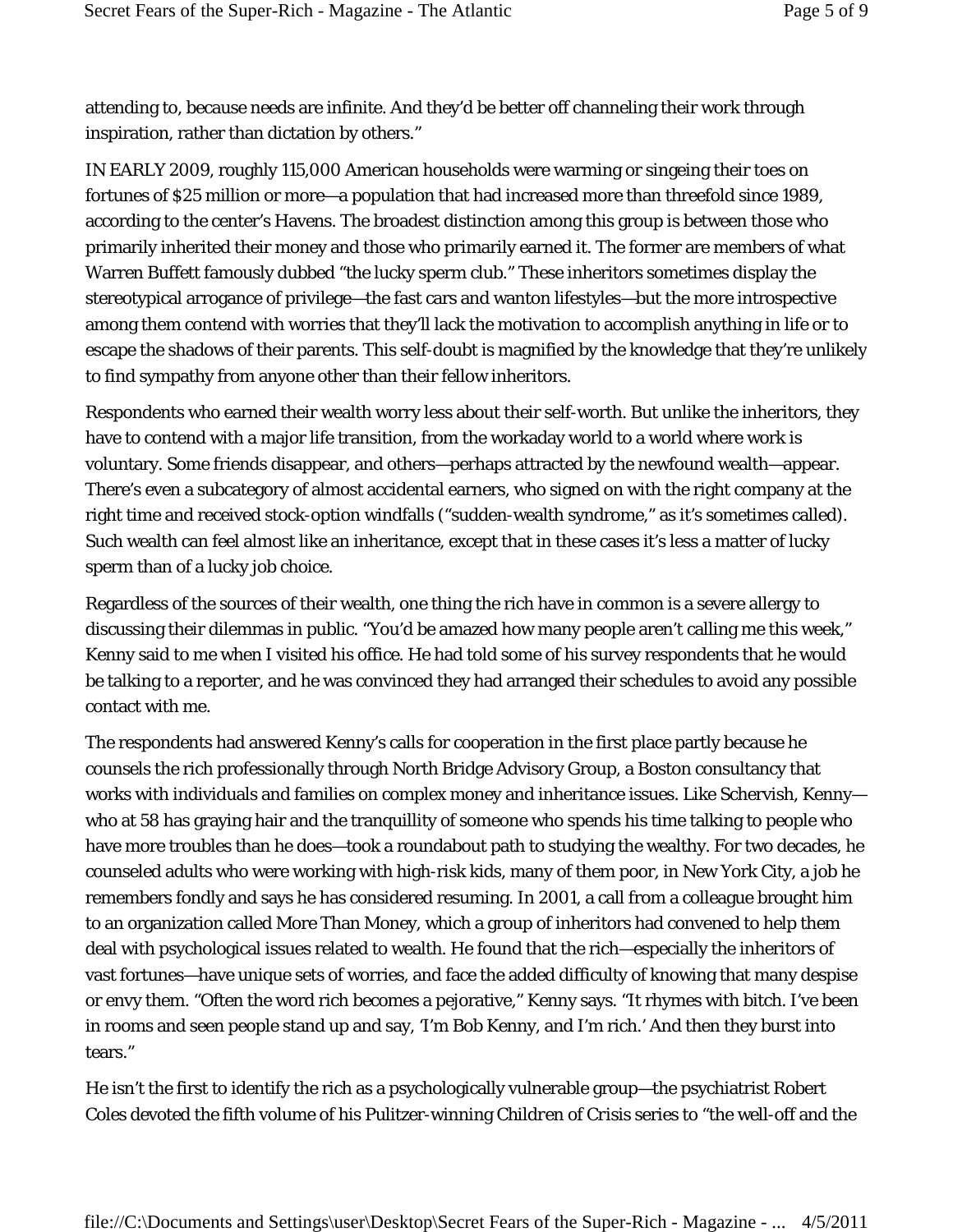rich in America"—but Kenny has become an important confidant and adviser to people of means, someone who can sympathize with their particular concerns. "They're having a bad day, and they can say to me, 'I'm having a really bad day,' and I'm not going to say, 'Well, why don't you give *me* the money?'" he explains. "They don't have a lot of that in the world."

"SOMETIMES I THINK that the only people in this country who worry more about money than the poor are the very wealthy," Kenny says. "They worry about losing it, they worry about how it's invested, they worry about the effect it's going to have. And as the zeroes increase, the dilemmas get bigger."

Typically, he says, an inheritor's angst arrives in early adolescence, and it blossoms when she arrives at college and, in a group of peers unaware of her wealth, discovers what it's like to be treated as a "normal" person. She may keep her wealth hidden for a while, until at some point she's outed and her friends suddenly look at her differently. In some cases, an inheritor isn't even fully aware of how wealthy she is. "She might be 21," Kenny says, "and one day her trust officer sits her down and says, 'Here's how it's going to work. You're going to get this many millions today, and this many millions when you turn 30.' Then she'll have to go back to college, and she'll have to face her friends and her life as a wealthy person." Often, Kenny says, she'll then spend some time—in the worst cases, the rest of her natural life—"drifting," without a career or purpose. As one respondent to the survey confesses, "I wish I had taken better control of my education … I had money in college, and I was never worried about learning for my future."

One complaint that Kenny commonly hears in his practice and has found echoed in the survey results is the sense of isolation that extreme wealth can engender. "Wealth can be a barrier to connecting with other people," writes the spouse of a tech wizard who cashed in to the tune of \$80 million. "Not feeling you should share some of the stressors in your life ('Yeah, wouldn't I like to have your problems'), awkwardness re: who should pay at a restaurant." The poor-little-rich-kid retort is so obvious—and seemingly so sensible—that the rich themselves often internalize it, and as a result become uncomfortable in their interactions with the non-wealthy. Once people cross a certain financial threshold, they have a tendency to hang out with one another, to enjoy the company of other people who know that money relieves some burdens but not others. This can pose particular problems for those at the lower end of the extreme-wealth scale: someone, for instance, who has "only" (I use the word advisedly) \$5 million or so may find himself socializing with economic "peers" who are in fact 20 times as wealthy, and feeling pressure to spend money at a comparable rate. Perhaps that's why, as Robert Frank notes in his 2007 book, Richistan, 20 percent of households with between \$1 million and \$10 million in assets in 2004 spent all their income—or more—in a frantic race to keep up with their newfound friends, the Gateses.

"ONE OF THE SADDEST PHRASES I've heard," Kenny says of his time counseling the wealthy, is when the heir to a fortune is told, "'Honey, you're never going to have to work." The announcement is often made, Kenny explains, by a rich grandparent to a grandchild—and it rarely sounds as good to the recipient as to the one delivering it. Work is what fills most people's days, and it provides the context in which they interact with others. A life of worklessness, however financially comfortable, can easily become one of aimlessness, of estrangement from the world. The fact that most people imagine it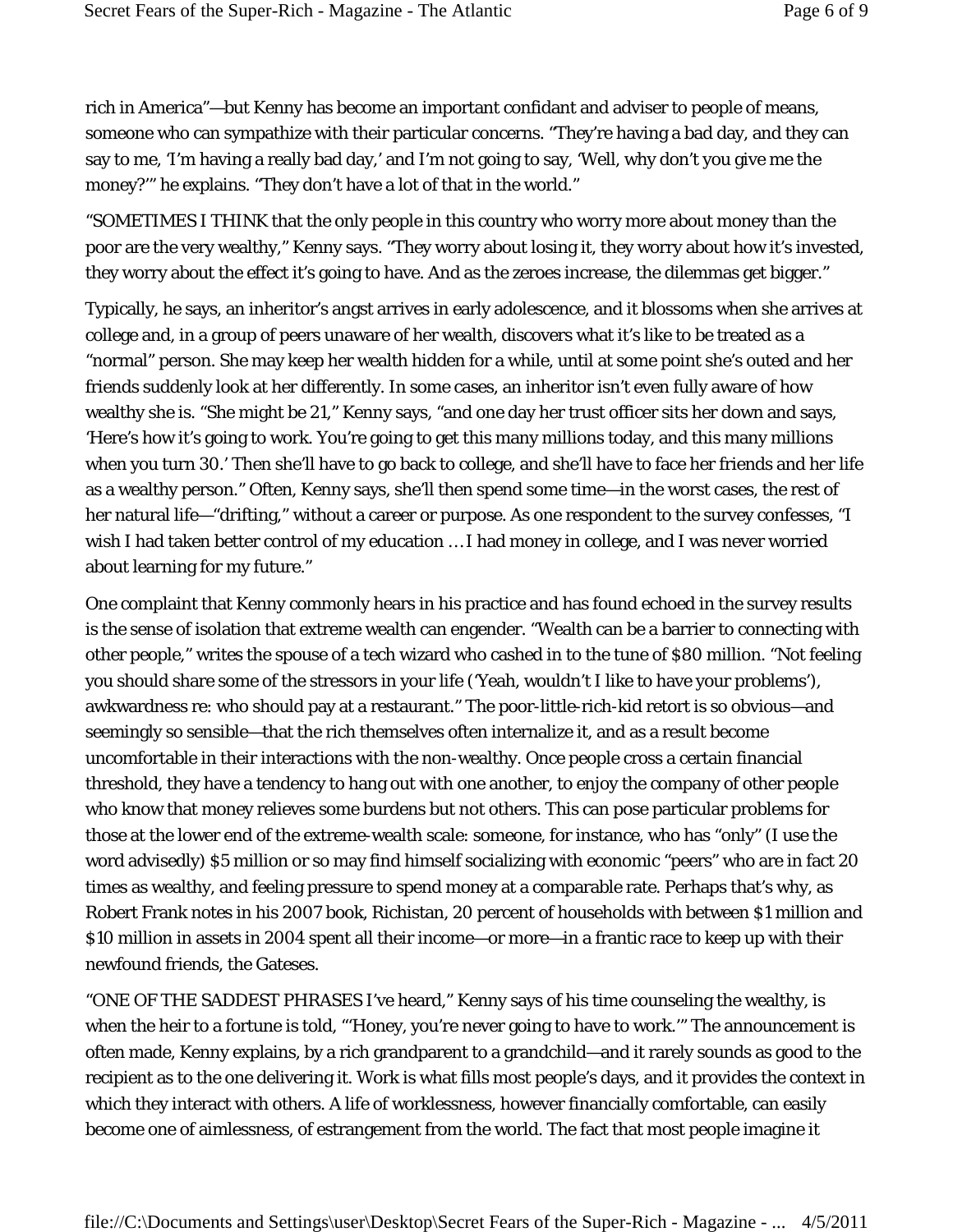would be paradise to never have to work does not make the experience any more pleasant in practice.

Career advancement is the standard yardstick by which most people measure success, and without that yardstick, it's not easy to assess whether one's time is well spent. "Financial freedom can produce anxiety and hesitancy," writes one respondent to the Boston College survey. "In my own life, I have been intimidated about my abilities because I inherited money." If the rich do take jobs, they sometimes find that co-workers resent them on the grounds that they're "taking away the jobs of people who need them." The rich also leave jobs more quickly than others, for the simple reason that they can afford to do so. Karen Weisgerber, a senior adviser at the center who also works with Kenny at North Bridge, describes an heir she counseled who had earned an M.B.A. from a top-tier school and was an obviously intelligent man. He nonetheless moved from one high-tech job to another. "At some point, something would happen at each job that those who have to work for an income would learn to tolerate," Weisgerber says. "And he'd just say, 'I don't want to deal with this.' Eventually he had to say, 'I don't have a career.'"

In other cases, wealthy workers find that their work is viewed as a charade. One wealthy survey respondent who worked in the nonprofit sector says she would feel insecure about her position if she resumed working. "If I decided to get a job in the field, I think I would have trouble being seen as a colleague and not a donor," she writes. As a result, she feels unable to take part fully in the only profession for which she has trained. A similar kind of self-doubt afflicts some of the "sudden" millionaires in the survey, whose wealth arrived seemingly by chance. "I just happened to hit the jackpot by choosing to work for the right company at the right time I have never thought that I in any way earned this amount of wealth," one writes. "I'm just now feeling like I'm getting the hang of it."

Just as wealth can aggravate, rather than alleviate, stresses surrounding work, so too can it complicate love, where Kenny says problems are "the rule and not the exception." Despite the financial security a fortune affords, issues related to money cause the failure of many marriages and significant relationships. In the survey, one wealthy mother writes that she worries that the men in her daughters' lives could feel "powerless," and that "their role as provider has been usurped." Wealthy people of both genders are wary of gold diggers—*Does he love me or my money?*—but at the same time fear that this wariness might make them mistrustful of genuine affection. Weisgerber describes a client who was handed a prenuptial agreement just two days before his wedding—a standard form, presented to anyone who married into his bride's family. "It's like marrying into the royal family," the psychologist says, with its own rules and practices, to which the groom might be only a legally complicated footnote.

One issue that Kenny says comes up frequently is the question of at what point in a relationship to reveal one's wealth—a disclosure he makes sound as fraught as telling your date you have herpes. "When do you tell someone that you have got a huge amount of money?" he asks rhetorically. "If you tell them too soon, you are going to worry that they want you for your money. If you wait too long, can the person really trust you?

"Freud was right," Kenny concludes. "Love and work are the two things you have to do in life." And great wealth, he says, often undermines both.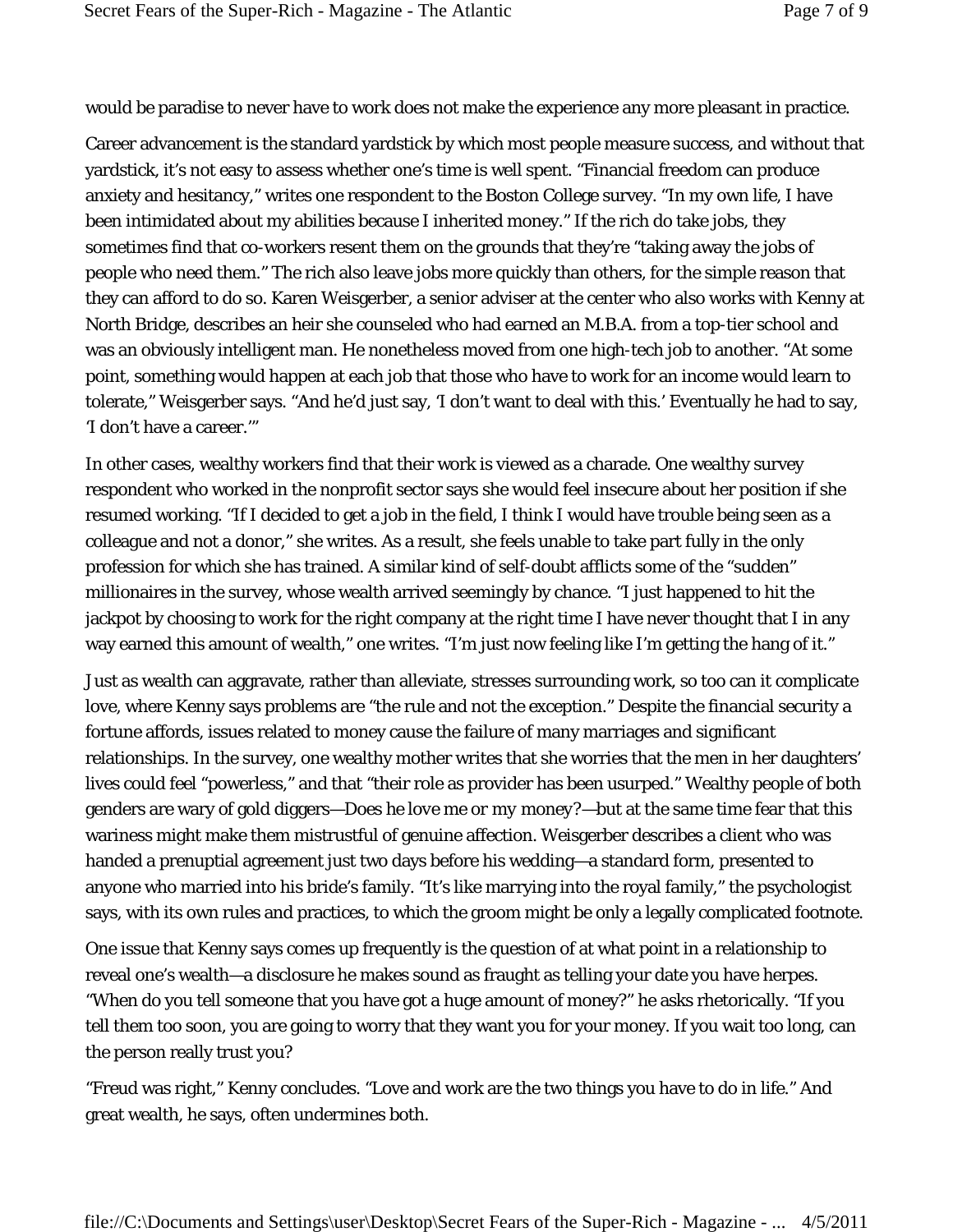BUT THE OVERWHELMING concern of the super-rich—mentioned by nearly every parent who participated in the survey—is their children. Many express relief that their kids' education was assured, but are concerned that money might rob them of ambition. Having money "runs the danger of giving them a perverted view of the world," one respondent writes. Another worries, "Money could mess them up—give them a sense of entitlement, prevent them from developing a strong sense of empathy and compassion."

Enormous wealth takes care of so many day-to-day concerns, that the remaining ones grow that much more frustrating. The rich "want their children to make wise choices," says Schervish, "because that's what they can't control." Kenny, whose counseling practice serves mostly inheritors, says parents notice the danger signs quickly, in many cases because they have dealt with the same experiences. "They don't think their kids are moral midgets. They just know there are not a lot of guideposts out there, because the world thinks if you have all that money, you've got it made in the shade. And if you don't have it made in the shade—what the hell's the matter with you?"

Many wealthy parents structure their children's inheritances such that the money arrives only in discrete packets, timed to ensure that during their formative years they have no choice but to find a vocation. But Kenny hasn't seen the strategy work, he says, because the children always know that the money is out there, and usually their friends do too. "We try to get our kids to do chores," one survey respondent complains, but it's hard to get them to mow the lawn when "we have an almost full-time gardener." Even if parents succeed in setting up a trust to parcel out the inheritance according to guideposts—get a degree, get a job, raise a family, etc.—they run the risk of setting up bitter intergenerational feuds. As one survey respondent from a wealthy family explains, "I have grown up with a father who never wanted to give up control of his business but kept taunting me with the opportunity to step into his shoes." His wife adds, "It has been difficult to feel financially independent when [my] spouse's parents hold tight control over [our] children's inheritance."

As they get older, many children of privilege take either too many risks, because they know the consequences of failure are minimal, or too few, because they feel assured in their financial well-being. Kenny says they, like their parents, can grow bored with one line of work and make consequence-free shifts to other jobs—until finally they reach middle age and discover that they have put together the résumé of a dabbler and haven't made the impact that they had hoped. "They get to be 50 years old," says Kenny, "and all of a sudden they say to me, both in their love life and in their work life, 'I have to stop hitting that reset button.'"

EVENTUALLY, SCHERVISH AND KENNY say, most wealthy people discover the satisfactions of philanthropy. Havens, who designs and conducts the center's surveys and statistical analyses on the patterns of wealth and philanthropy, notes that almost all of the respondents to the Boston College survey had family foundations or donor-advised funds. Excluding two unusually wealthy foundations, these respondents invested an average of \$11 million in these funds, in addition to household giving. But the experience of giving away their wealth—in addition to being pleasurable and empowering—also helps teach the giver that money sometimes carries its burden with it, and can harm or unsettle a